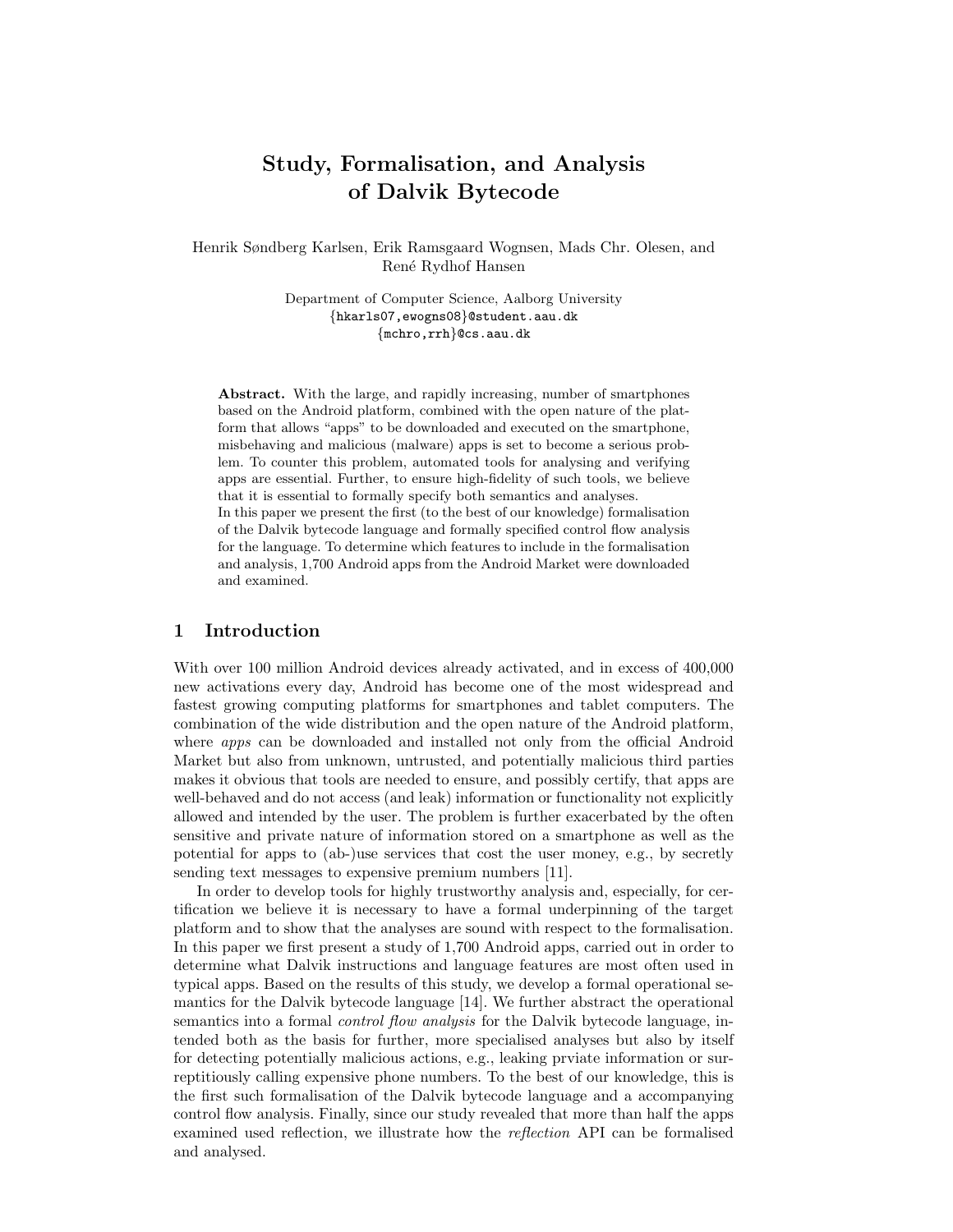While Android apps are generally developed in Java, compiled to Java bytecode, and only then converted to Dalvik bytecode, we focus here on Dalvik bytecode because it is the common executable format for all Android apps and, therefore, offers the best opportunity for performing analyses as close to the code actually executed as possible and we sidestep issues relating to decompiling and reverse engineering apps, cf. [4].

## 1.1 Related Work

In [3] the tool *ComDroid* is described as a tool that performs "flow sensitive, intraprocedural static analysis with limited interprocedural analysis" of Dalvik bytecode programs. It is designed to analyse the communication between Android applications through the so-called Intents, the Android equivalent of events, and to find potential security vulnerabilities in the communication patterns of applications. In [6] the ComDroid tool is used as a component of another analysis tool, called Stowaway, that analyses API calls in applications to determine if they are over-privileged. In order to improve the precision and efficacy of the analysis, Stowaway incorporates some analysis of the reflection features found in Dalvik bytecode (through the java.lang.reflect library). Both ComDroid and Stowaway are sophisticated analysis tools covering not only the Dalvik bytecode language but also important parts of the API and the Android platform itself. However, since the analyses are not actually specified in detail, neither formally nor informally, it is impossible to evaluate the exact strengths and weaknesses of the underlying analyses. Indeed, it is stated in [6] that Stowaway makes a "primarily linear traversal" and that it "experiences problems with non-linear control flow". This emphasises the need for a formalisation of both the Dalvik bytecode language as well as the control flow analysis.

In [4] Android applications are analysed by first recovering the Java source through decompilation and then using the Fortify SCA static analysis tool to detect potential security vulnerabilities. While the paper reports on impressive results using this approach, it is also noted that it was not possible to recover the source code for all the targeted applications and thus making analysis of those applications impossible. Analysing directly at the bytecode sidesteps this issue.

The approach described in [13] takes advantage of the fact that most, if not all, Android applications are developed in Java and adapts the Julia framework for Java bytecode analysis to the specificities of the Java bytecode that results from developing Android applications (before being converted to Dalvik bytecode). The Julia framework is theoretically sound and well-documented, but the described solution requires access to the Java bytecode version of an application in order to analyse it.

# 2 Study of Apps

In order to identify which Dalvik bytecode instructions and which Java language features are used in typical Android apps, we have collected and examined 1,700 of the most popular free apps from Android Market [7]. Notable features include code obfuscation, threading, reflection, native libraries, and dynamic class loading. The apps were collected in November 2011 using Android 2.3.3 on a Samsung Nexus S.

For efficiency reasons the Dalvik bytecode language contains several specialised variants of many common instructions, e.g., there are numerous variants of the move instruction. For our study we have grouped instruction variants that are semantically similar, e.g., most variants of the move instruction belong to the same group.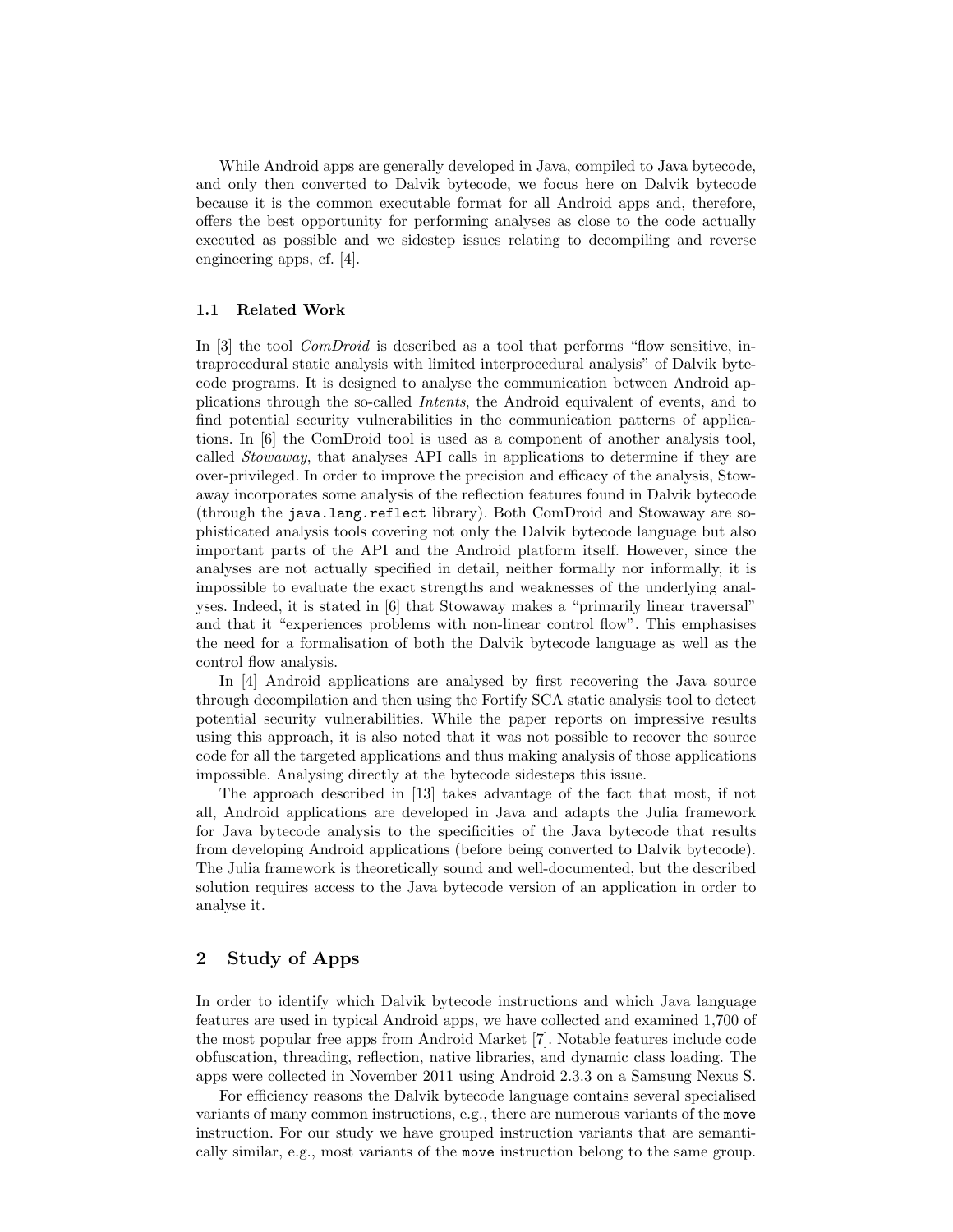| Feature                  |         | Used by apps Hereof in libraries |
|--------------------------|---------|----------------------------------|
| Obfuscated source        | 64.82\% |                                  |
| Has native libraries     | 20.35%  |                                  |
| java/lang/Thread         | 90.18%  | 24.07%                           |
| java/lang/reflect        | 73.00%  | 55.92%                           |
| java/lang/ClassLoader    | 39.71%  | 81.19%                           |
| java/lang/Runtime;->exec | 19.53%  | 80.44%                           |

Table 1. Percentages of apps in our data set that use various features.

In the semantics (see Section 3) we use the same notion of grouping to abstract and generalise the original 218 Dalvik bytecode instructions into a set of 39 instructions.

In our study we found that, with the exception of the filled-new-array instruction, all types of Dalvik bytecode instructions are used in more than half the studied apps. In particular, the instructions invoke-direct and return-void are used in every app and even the most rare instructions, sparse-switch and filled-new-array, are used in 69.7% and 22.3% of the studied apps, respectively. The instructions that occur most frequently are invoke-virtual and move-result, which are used more than 12 million times each in total in the 1,700 apps. In comparison, filled-new-array is used 1,930 times. For full details, see [10].

The observations made from studying the use of Java features are summarised in Table 1 and are explained in detail below. For the study we have separated code into developer code and library code. Developer code is code that lies within the natural packages for the application. For an application company.app this means all classes located directly in the packages /, /company/, /company/app/, and any subpackages in /company/app/. Library code is everything else.

- Code obfuscation, especially using ProGuard [5], is used to a large extent. We searched for classes named "a" within apps in the data set, and used this as an approximation to determine if an app contains any obfuscated code. The same approach was used in [4] which found 36% of apps to include obfuscated code. We found the class in 64.82% of the apps. Obfuscation has legitimate uses and is recommended by Google [8], but makes it harder to manually inspect the code.
- Native libraries, i.e., ARM shared object (.so) files, were included in 20.35% of the apps we studied<sup>1</sup>. A previous study [4] found that of their  $1,100$  studied apps from September 2010, only 6.45% included shared objects. We presume the increased usage is because the Android NDK, released June 25, 2009, has gained more widespread use in 2011.
- Threading, as indicated by the use of monitors, i.e., the Java synchronized keyword, was found in 88% of the apps. Furthermore, 90.18% of the apps include a reference to java/lang/Thread. These observations are not conclusive, but indicate that multi-threaded programming is wide-spread. However, further studies are needed to substantiate the results.
- Reflection is used extensively in Android apps for accessing private and hidden classes, methods, and fields, for JSON and XML parsing, and for backward compatibility [6]. We confirmed these observations by manual inspections. Of the 940 apps studied in [6], 61% were found to use reflection, and using automated static analysis they were able to resolve the targets for 59% of the reflective calls. 73% of the apps in our data set use reflection. This indicates that a formalisation of reflection in Dalvik is necessary to precisely analyse most apps. We treat this in Section 5.
- Class Loading Of the studied apps 39.71% contain a reference to the class loader library, java/lang/ClassLoader, which means that the app can load Dalvik

<sup>&</sup>lt;sup>1</sup> In addition, 15 apps included the ARM executable gdbserver.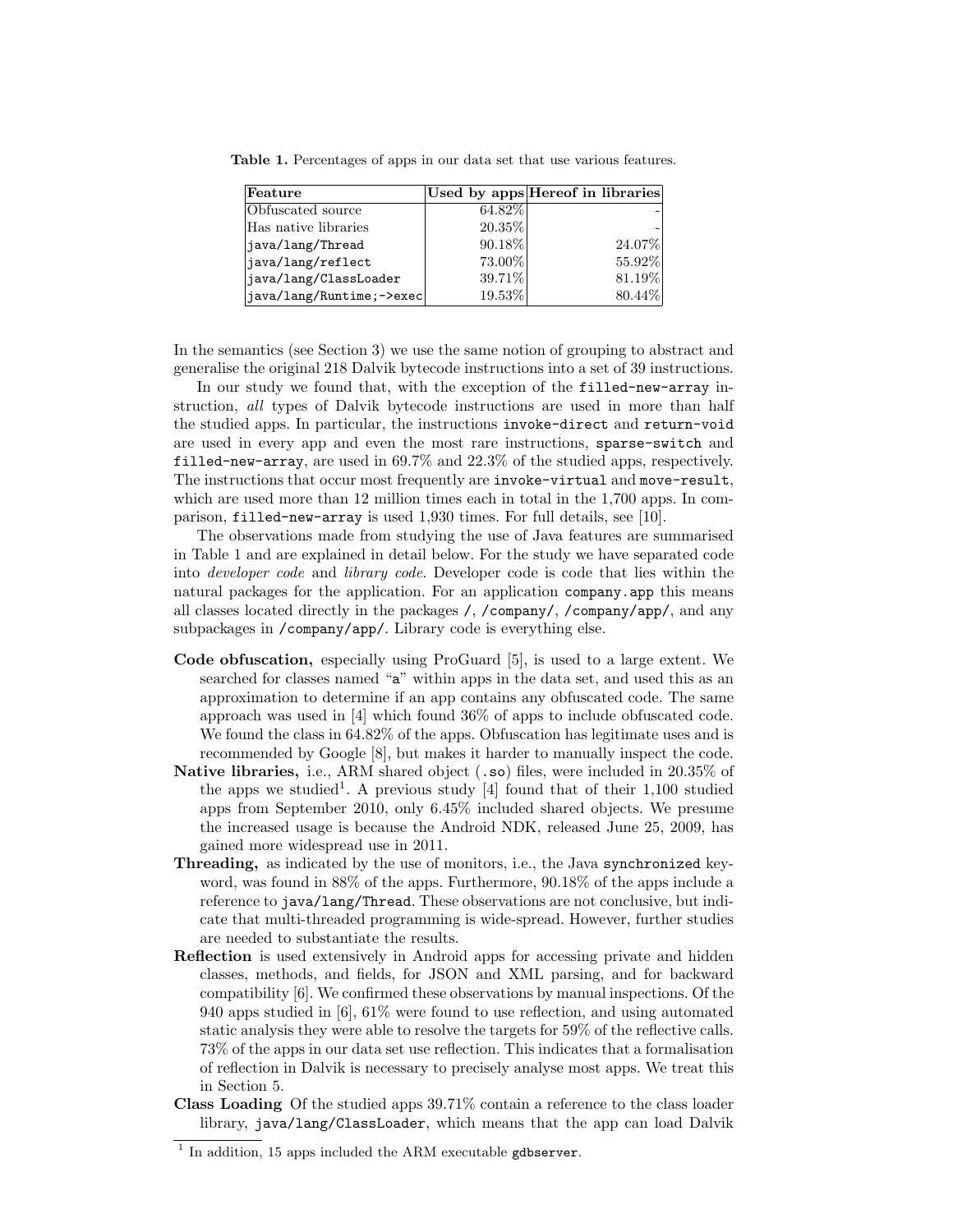executable (DEX) files and JAR files at runtime. Manual inspection shows that some of these uses relate to IPC transport with the Android Parcelable interface.

The Java method Runtime.exec() is used to execute programs in a separate native process and is present in 19.53% of the apps. We manually inspected some of these uses. Most of these do not use a hardcoded string as the argument to exec, but of those that do, we found execution of both the su and logcat programs which, if successful, give the app access to run programs as the super user on the platform or read logs (with private data [4]) from all applications, respectively.

## 3 Operational Semantics

In this section we describe the formalisation of the Dalvik bytecode language using operational semantics. With the exception of instructions related to concurrency, we have formalised the full (generalised) instruction set and below we present the semantic rules for a few interesting instructions. The approach is inspired by a similar effort to formalising the Java Card bytecode language [15, 9].

To simplify our work, we have made a number of convenient, but minor, generalisations, including: simplified type hierarchy to avoid dealing with bit-level operations, except when absolutely necessary; "inlining" of the constant pools for easier and more direct reference of strings, types, methods, and fields; and finally an idealised program counter abstracting away the length of instructions. While none of these modifications change the expressive power of a Dalvik application, they greatly simplify presentation and formalisation.

The study described in Section 2 impacted the formalisation in two major ways: it was clear that all of the core bytecode language had to be formalised and also that the reflection API had to be formalised. In order to ensure that the formalisation correctly represents the Dalvik (informal) semantics, we based the formalisation on the documentation for Dalvik [1], inspection of the source code for the Dalvik VM in Android [2], tests of handwritten bytecode, and experiments with disassembly of compiled Java code.

#### 3.1 Program Structure and Semantic Domains

To facilitate the development of the formal semantics for Dalvik bytecode, it is important to have a good formalisation of the program structure of apps. Here we follow [15] and use domains equipped with accessor-functions, written in an OO inspired notation. The Method domain is presented to illustrate this approach:

> Method =  $(name: MethodName) \times (class: Class) \times$  $(\mathrm{argType:Type^*}) \times (\mathrm{returnType:Type \cup \{\mathrm{void}\}) \times$  $(instructionAt: PC \rightarrow Instruction) \times$  $(kind: \{ \texttt{virtual}, \texttt{static}, \texttt{direct} \}) \times$  $(maxLocal: \mathbb{N}_0) \times (handlers: \mathbb{N}_0 \rightarrow Exchander)$

The return type of a method  $m \in$  Method is denoted m.returnType. The function argType is a sequence of the types of the arguments to the method. The function instructionAt maps to another function mapping locations in the method (program counter values) to instructions. maxLocal is the number of the last register used for local variables in the method (Dalvik uses registers instead of an operand stack).

The next step in our formalisation is to define the semantic domains. Since these are quite standard, and for lack of space, we only give a few examples. Local registers are modelled simply as a map from register names to values using  $\perp$  to denote undefined register contents: LocalReg =  $(N_0 \cup \{ \text{retval} \}) \rightarrow \text{Val}_\perp$ . Note that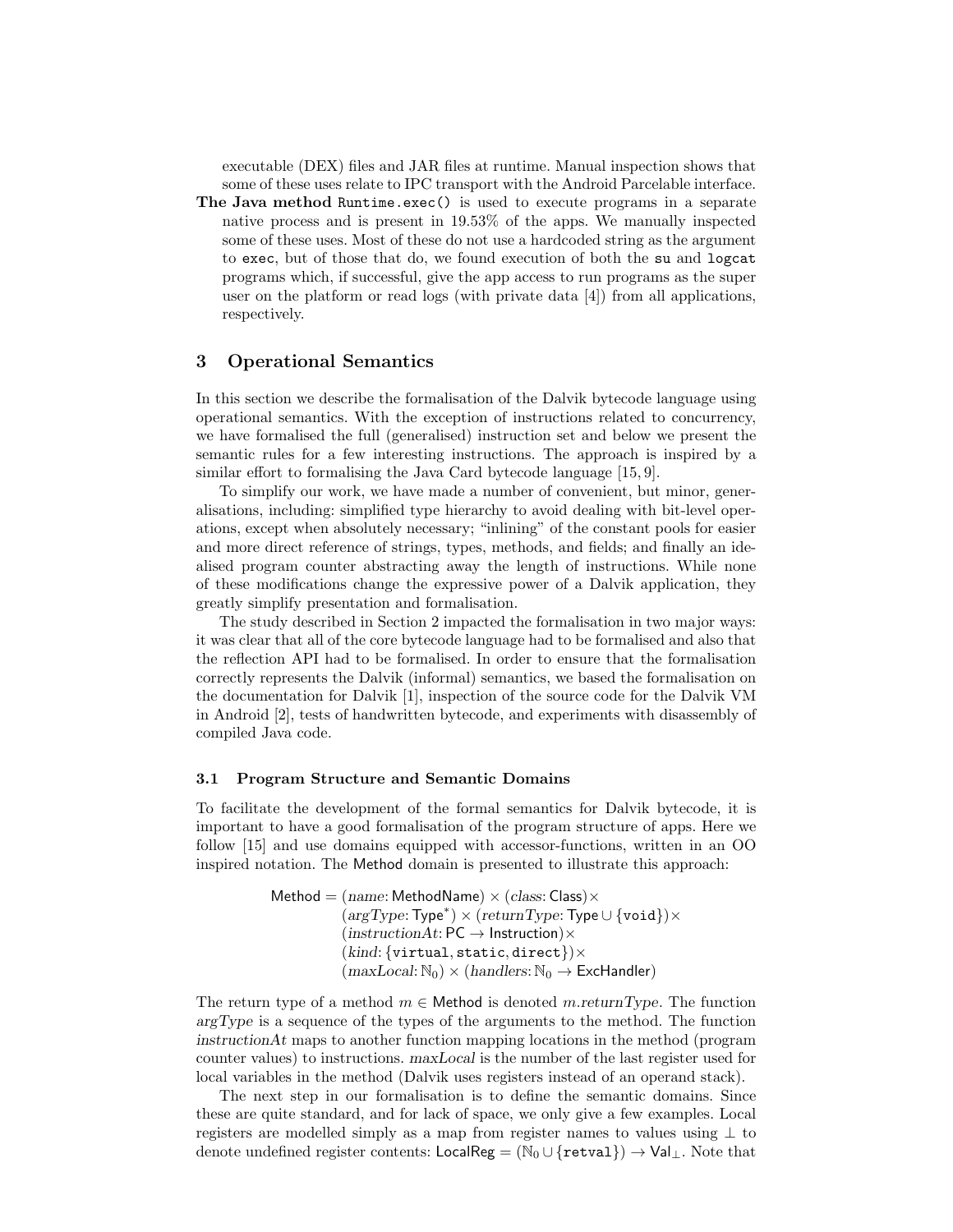a special register, the retval register, is used to transfer return values from invoked methods.

Addresses are used to identify specific program points and are composed of a method and a program counter value: Addr = Method  $\times$  PC where PC =  $\mathbb{N}_0$ . This gives a unique address for every instruction in a Dalvik program. We can then define stack frames to contain a method and a program counter, i.e., an address, and the local registers: Frame  $=$  Method  $\times$  PC  $\times$  LocalReg. This leads to the following definition of call stacks as simply a sequence of frames except that the top frame may be an *exception frame* representing an as yet unhandled exception:  $CallStack = (Frame + ExcFrame) \times Frame^*$ . An exception frame contains the location of its corresponding exception object on the heap and the address of the instruction that threw the exception:  $\mathsf{ExcFrame} = \mathsf{Location} \times \mathsf{Method} \times \mathsf{PC}$ . We shall not go into further details with the semantic domains, merely refer to [10] for the full definition.

#### 3.2 Semantic Rules

We specify the semantics as a straightforward structural operational semantics where each configuration comprises a static heap, a heap, and a call stack (as defined above). To illustrate the semantics, we present the semantic rule for the central invoke-virtual instruction:

$$
m.\text{instructionAt}(pc) = \text{invoke-virtual } v_1 \dots v_n \text{ meth}
$$
  
\n
$$
R(v_1) = loc \quad loc \neq \text{null} \quad o = H(loc)
$$
  
\n
$$
n = \text{arity}(\text{meth}) \quad m' = \text{resolveMethod}(\text{meth}, o.\text{class})
$$
  
\n
$$
R' = [0 \rightarrow \perp, \dots, m'.\text{maxLocal} \rightarrow \perp,
$$
  
\n
$$
m'.\text{maxLocal} + 1 \rightarrow v_1, \dots, m'.\text{maxLocal} + \text{arity}(m') \rightarrow v_n]
$$
  
\n
$$
\overline{A \vdash \langle S, H, \langle m, pc, R \rangle : : SF \rangle} \Longrightarrow \langle S, H, \langle m', 0, R' \rangle : : \langle m, pc, R \rangle : : SF \rangle}
$$

The function instruction $At$  is an access function on the Method domain that identifies the instruction at a given location in a specified method. In the new configuration, the static heap  $(S)$  and dynamic heap  $(H)$  are unchanged. The instruction receives  $n$  arguments and the signature of the method to invoke. The first argument  $v_1$  is a reference to the object on which the method should be invoked. The location of the method is resolved using the auxiliary function resolveMethod as explained below and this method is put into a new frame on top of the call stack, with the program counter set to 0. A new set of local registers,  $R'$ , is created, where the registers up to  $m'.maxLocal$  are mapped to  $\perp_{\mathsf{Val}}$  such that they are initially undefined. The arguments are then mapped into the next registers. Like Java, Dalvik implements dynamic dispatch. We define a function to search through the class hierarchy for virtual methods (all non-static methods that are overridable or defined in interfaces):

resolveMethod(meth, cl) =  
\n
$$
\begin{cases}\n\bot & \text{if } cl = \bot \\
m & \text{if } m \in cl.\text{methods} \land \text{meth} \triangleleft m \land \\
m.kind = \text{virtual} \\
\text{resolveMethod}(meth, cl.\text{super}) & \text{otherwise}\n\end{cases}
$$

where meth  $\triangleleft m$  is a predicate formalising when a method signature meth is compatible with a given method  $m \in$  Method, i.e. when the names, argument types and return types match.

Exceptions can be thrown either explicitly using the throw instruction, or by the system in case of a runtime error, such as a null dereference. Exception handlers have a type for the exceptions it may catch, a program counter value pointing to the handler code, and program counter values defining the boundaries of the region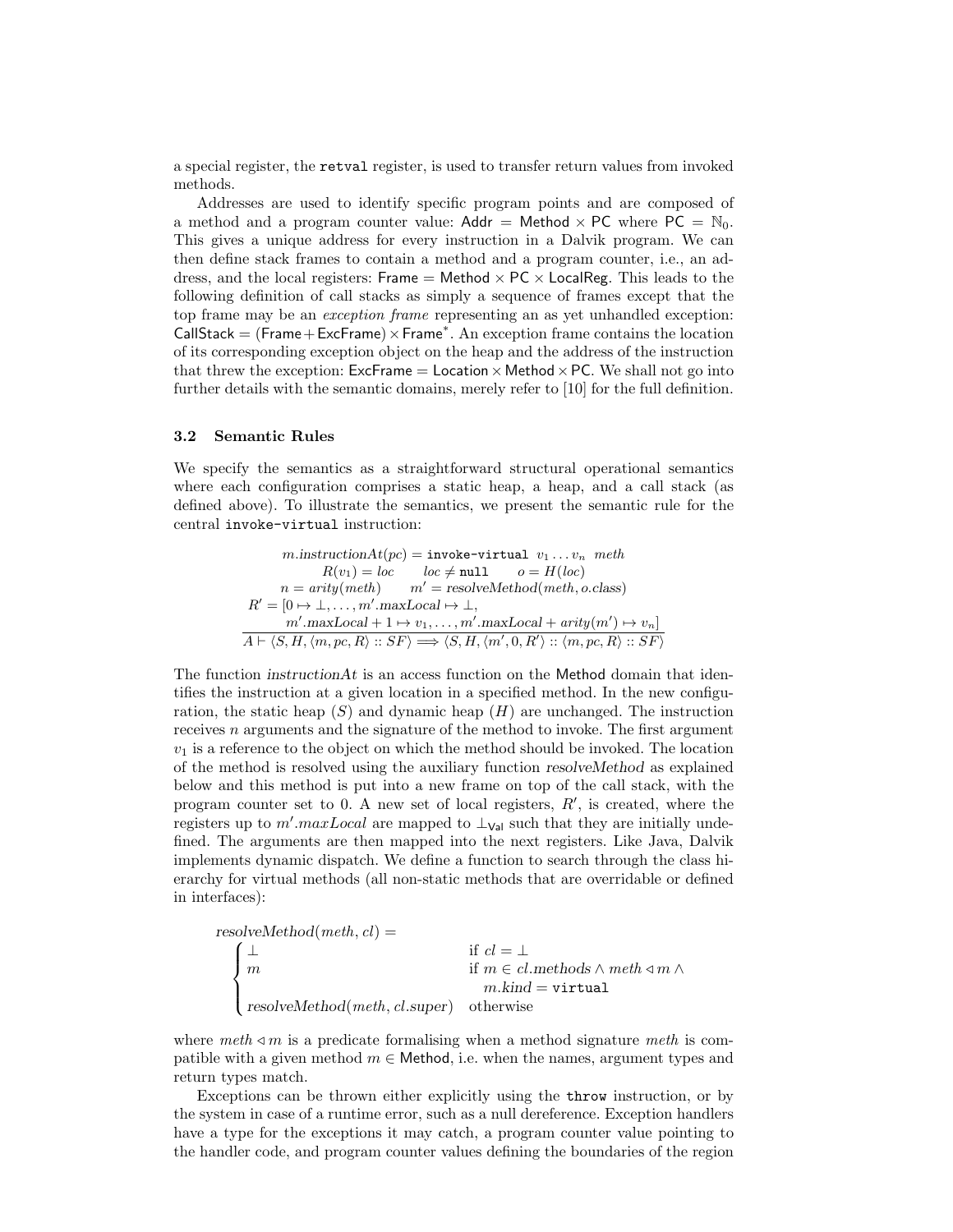covered by the exception handler. Exceptions that are not handled in the method where it is thrown are put on the call stack for the next method's exception handlers to try to handle. The throw instruction is defined as follows:

$$
m.\text{instructionAt}(pc) = \text{throw } v
$$
  

$$
R(v) = loc_E \neq \text{null} \qquad cl = H(loc_E).class \qquad cl \preceq \text{Throwable}
$$
  

$$
A \vdash \langle S, H, \langle m, pc, R \rangle :: SF \rangle \Longrightarrow \langle S, H, \langle loc_E, m, pc \rangle :: \langle m, pc, R \rangle :: SF \rangle
$$

When the top frame is an exception frame and a handler is found, the following rule applies (an analogous rule applies when no handler is found):

$$
cl = H(loc_E).class \qquad find \text{Handler}(m, pc, cl) = pc'
$$
  

$$
\overline{A \vdash \langle S, H, \langle loc_E, m_E, pc_E \rangle :: \langle m, pc, R \rangle :: SF \rangle} \Longrightarrow
$$
  

$$
\langle S, H, \langle m, pc', R[\text{retval} \mapsto loc_E] \rangle :: SF \rangle
$$

The auxiliary function findHandler finds the exception handler matching the location in the method and the given exception class or  $\perp$  if no appropriate handler is available.

## 4 Control Flow Analysis

In the following we give a very brief overview of the control flow analysis, which is specified using flow logic [12]. In this approach an analysis is defined through a number of flow logic judgements that specify what is required of an analysis result in order to be correct. Details can be found in [12]. Many other frameworks for program analysis exist, but the combination of a structural operational semantics and flow logic has proven to be flexible and easy to use for both theoretical developments as well as for implementation. A more detailed comparison with other approaches is out of scope for this paper.

The abstract domains, used in the analysis to statically represent runtime values, are based very closely on the underlying semantic domains. Similar to the class object graphs in [16], we map all instances of a given class to one abstract class instance. In order to achieve sufficient precision, the analysis is flow-sensitive, but only intra-procedurally. This yields an abstract domain for local registers that tracks (abstract) values for every address in the program (including a special address, denoted END, used to track return values from methods): LocalReg =  $\overline{\text{Addr}} \rightarrow$ (Register  $\cup$  {END})  $\rightarrow$  Val where Val is the domain for abstract values, containing abstractions of primitive types, references and classes. Similarly we can define the abstract domains for static and "ordinary" heaps: StaticHeap = Field  $\rightarrow$  Val and  $\widehat{Heap} = \overline{Ref} \rightarrow (\widehat{Object} + \widehat{Array})$  respectively. The overall domain for the analysis is then defined as Analysis  $=$  StaticHeap  $\times$  Heap  $\times$  LocalReg.

We now illustrate flow logic judgements, starting with the judgement for the move instruction: after a move instruction, the destination register contains the value in the source register while all others are unchanged as signified by the  $\mathcal{L}_{\{v\}}$  relation:

$$
(\hat{S}, \hat{H}, \hat{R}) \models (m, pc) : \mathtt{move} \ v_1 \ v_2 \\ \text{ iff } \hat{R}(m, pc)(v_2) \sqsubseteq \hat{R}(m, pc+1)(v_1) \\ \hat{R}(m, pc) \sqsubseteq_{\{v_1\}} \hat{R}(m, pc+1)
$$

The conditions are joined by an implicit conjunction. A solution for the analysis that satisfies the ordering specified by the flow logic judgements will be a safe overapproximation of all possible values in every method. To satisfy the conditions for the move instruction, the value of the destination register at the following instruction must be the least upper bound of the old and the new value.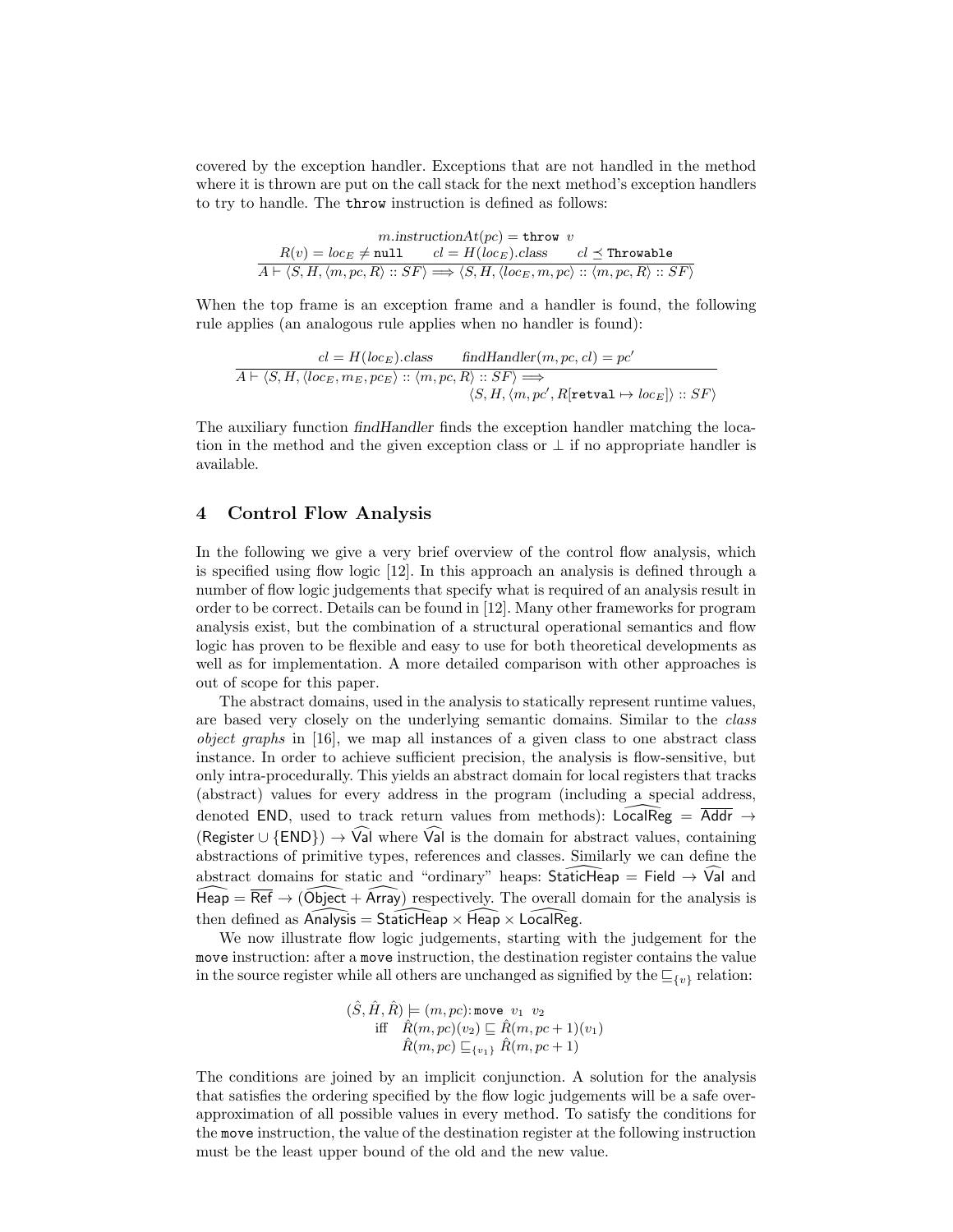The flow logic judgement for the invoke-virtual instruction works as follows: For each possible object the method can be called on, the method is resolved (by dynamic dispatch using the resolveMethod function from the semantics), the arguments are transferred, and the retval register is updated with the return value unless the return type of the method is void:

$$
(\hat{S}, \hat{H}, \hat{R}) \models (m, pc): \text{invoke-virtual } v_1 \dots v_n \text{ meth}
$$
  
iff  $\forall (\text{ObjRef } cl) \in \hat{R}(m, pc)(v_1):$   
 $m' = resolveMethod(meth, cl)$   
 $\forall 1 \le i \le n: \hat{R}(m, pc)(v_i) \sqsubseteq \hat{R}(m', 0)(m'.maxLocal + i)$   
 $m'.returnType \neq \text{void } \Rightarrow \hat{R}(m', \text{END}) \sqsubseteq \hat{R}(m, pc + 1)(\text{retval})$   
 $\hat{R}(m, pc) \sqsubseteq \{\text{retval}\} \hat{R}(m, pc + 1)$ 

Object references are modelled simply as classes, which is possible since these are all known statically.

Two things can happen when an exception is thrown: If a local handler exists, control is transferred to that handler with a reference to the exception object in the retval register. If no local handler exists, the method aborts and the exception is put on the call stack in an exception frame. The analysis will treat this situation with the following auxiliary predicate:

HANDLE
$$
\hat{R}(\hat{R}, \hat{E}) \cdot (\text{ExcRef } cl_E), (m, pc) \equiv
$$

\nfindHandler $(m, pc, cl_E) = pc' \Rightarrow \{ (\text{ExcRef } cl_E) \} \sqsubseteq \hat{R}(m, pc') (\text{retval})$ 

\n
$$
\hat{R}(m, pc) \sqsubseteq_{\{\text{retval}\}} \hat{R}(m, pc')
$$

\nfindHandler $(m, pc, cl_E) = \bot \Rightarrow \{ (\text{ExcRef } cl_E) \} \sqsubseteq \hat{E}(m)$ 

where the exception cache  $\hat{E}$  abstracts the details of exceptions on the call stack by storing them when no local handler is found. With the above predicate it is now trivial to define the analysis for the throw instruction:

> $(\hat{S}, \hat{H}, \hat{R}, \hat{E}) \models (m, pc)$ : throw v iff  $\forall$ (ExcRef  $cl_E$ )  $\in \hat{R}(m, pc)(v)$ :  $\mathsf{HANDLE}_{(\hat{R}, \hat{E})}((\mathsf{ExcRef}\,\, cl_E), (m, pc))$

# 5 Reflection

As shown by our study, many apps use reflection and it is therefore important to handle this in the formalisation and analysis. Below we show how a central API method in the reflection library is formalised and analysed, namely method invocation. Refer to [10] for further details.

Dynamic method invocation is done by calling the invoke() method on a java.lang.reflect.Method object. This method is used by 84.3% of the apps that use reflection. Modelling the semantics of this results in the following special case for the invoke-virtual instruction:

 $m.instructionAt(pc) =$ **invoke-virtual**  $v_1$   $v_2$   $v_3$  meth  $meth.name = Method.invoke$   $R(v_1) = loc_1$   $loc_1 \neq null$  $o_1 = H(loc_1)$   $o_1.class \preceq Method$   $meth' = methodSignature(o_1)$  $R(v_2) = loc_2$   $loc_2 \neq \text{null}$   $o_2 = H(loc_2)$   $R(v_3) = loc_3$   $a = H(loc_3) \in \text{Array}$  $m' = \text{reflectResolveMethod}(\text{meth}', o_2 \text{.class}) \qquad R' = [0 \mapsto \bot, \ldots, m' \text{.maxLocal} \mapsto \bot,$  $m'.\text{maxLocal} + 1 \mapsto a.\text{value}(0), \ldots, m'.\text{maxLocal} + a.\text{length} \mapsto a.\text{value}(a.\text{length} - 1)]$  $A \vdash \langle S, H, \langle m, pc, R \rangle :: SF \rangle \Longrightarrow \langle S, H, \langle m', 0, R' \rangle :: \langle m, pc, R \rangle :: SF \rangle$ 

Register  $v_1$  points to the Method object,  $v_2$  points to the receiver object, i.e., the object on which the method is invoked, and  $v_3$  points to an array with the arguments for the method. The rule uses two auxiliary functions: methodSignature extracts the semantic method signature from a Method object and reflectResolveMethod works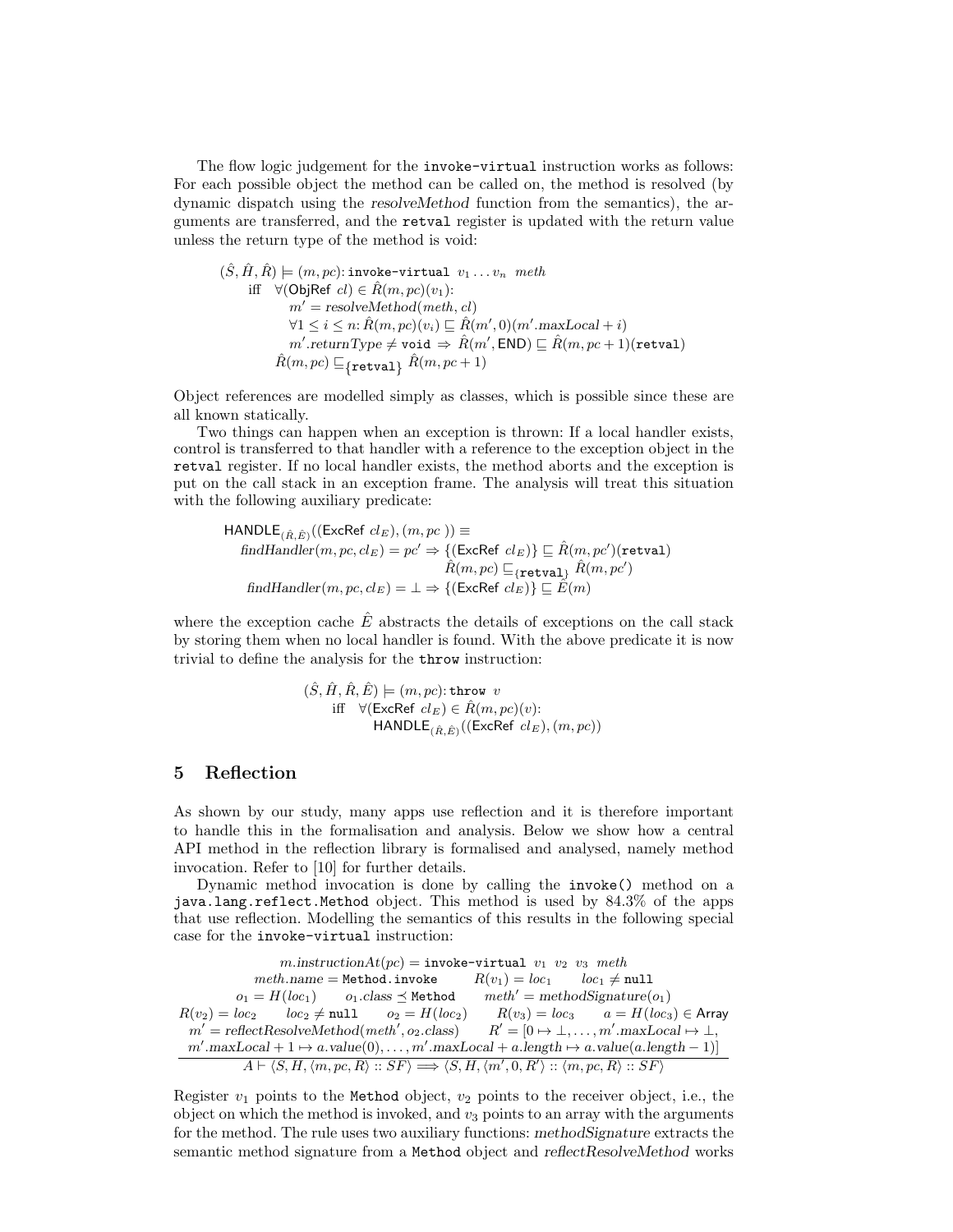like resolveMethod except that it ignores the method kind such that it works on any method.

The flow logic judgement is similar to the one for invoke-virtual, with another layer of indirection because the over-approximative analysis represents sets of possible values in registers:

 $(\hat{S}, \hat{H}, \hat{R}) \models (m, pc)$ : invoke-virtual  $v_1$   $v_2$   $v_3$  meth iff  $meth.name = Method.invoke$  $\forall$ (ObjRef  $cl$ )  $\in$  { $cl | cl \in \hat{R}(m, pc)(v_1) \wedge cl \preceq$  Method}:  $\forall \text{meth}' \in \text{methodSignature}(\hat{H}(cl))$ :  $\forall (\mathsf{ObjRef}\,\, cl') \in \hat{R}(m,pc)(v_2)$ :  $m' = reflectResolveMethod(meth', cl')$  $\forall 1 \leq i \leq arity(meth')$ :  $\forall$ (ArrRef  $a) \in R(m, pc)(v_3)$ :  $\hat{H}$ (ArrRef a)  $\subseteq \hat{R}(m', 0)(m'.maxLocal + i)$  $m'.returnType \neq \mathtt{void} \ \Rightarrow \ \hat{R}(m',\mathsf{END}) \sqsubseteq \hat{R}(m,pc+1)(\mathtt{retval})$  $\hat{R}(m, pc) \sqsubseteq_{\{\texttt{retval}\}} \hat{R}(m, pc + 1)$ 

In effect, the conditions of the basic invoke-virtual must be satisfied for each method that can be resolved from each Method object reference in  $v_1$ . Furthermore, the contents of each array referenced by  $v_3$  must be available in each argument register for the current method being invoked.

This approach presents a problem: For the methodSignature function to work, the Method object must be known statically and no classes must be loaded or created dynamically. In the studied apps, the Method object is typically derived from a Class object using the getMethod() method which takes the method name as a string argument. The Class object itself is also typically obtained from a string using the Class.forName() method. In many cases we have determined that the string can be found statically. Of the apps that use Method.invoke(), 18.9% use only local string constants for forName() and getMethod() or get the Class and Method objects from the const-class Dalvik instruction or simple API methods such as the getClass() instance method.

We discovered that many of the apps that we could not classify as using static strings only used strings of unknown origin in a single case: A Google AdMob library for install referrer tracking. This library calls a number of BroadcastReceivers and as a safe over-approximation, we expect to include this as a special case in the analysis by letting it call all available broadcast receivers. With this addition, we would be able to analyse the use of reflection in 36.7% of the apps.

The above numbers are based on primitive intra-procedural data tracking and with the implementation of the analysis and its inter-procedural (but flow insensitive) data flow, they should be improved.

# 6 Conclusion

In this paper we have shown excerpts of a formal semantics for the Dalvik bytecode language and a formally specified control flow analysis, both based on the results of a study of 1,700 Android apps. Also based on this study, we have identified reflection as a particularly important language feature (supported through the java.lang.reflect API) to take into account when formalising semantics and analysis.

In future work we will finish the formal proof of soundness for the analysis (work in progress, currently a few cases have been proved) and also implement a prototype of the control flow analysis, by systematically converting the flow logic judgements into Prolog terms.